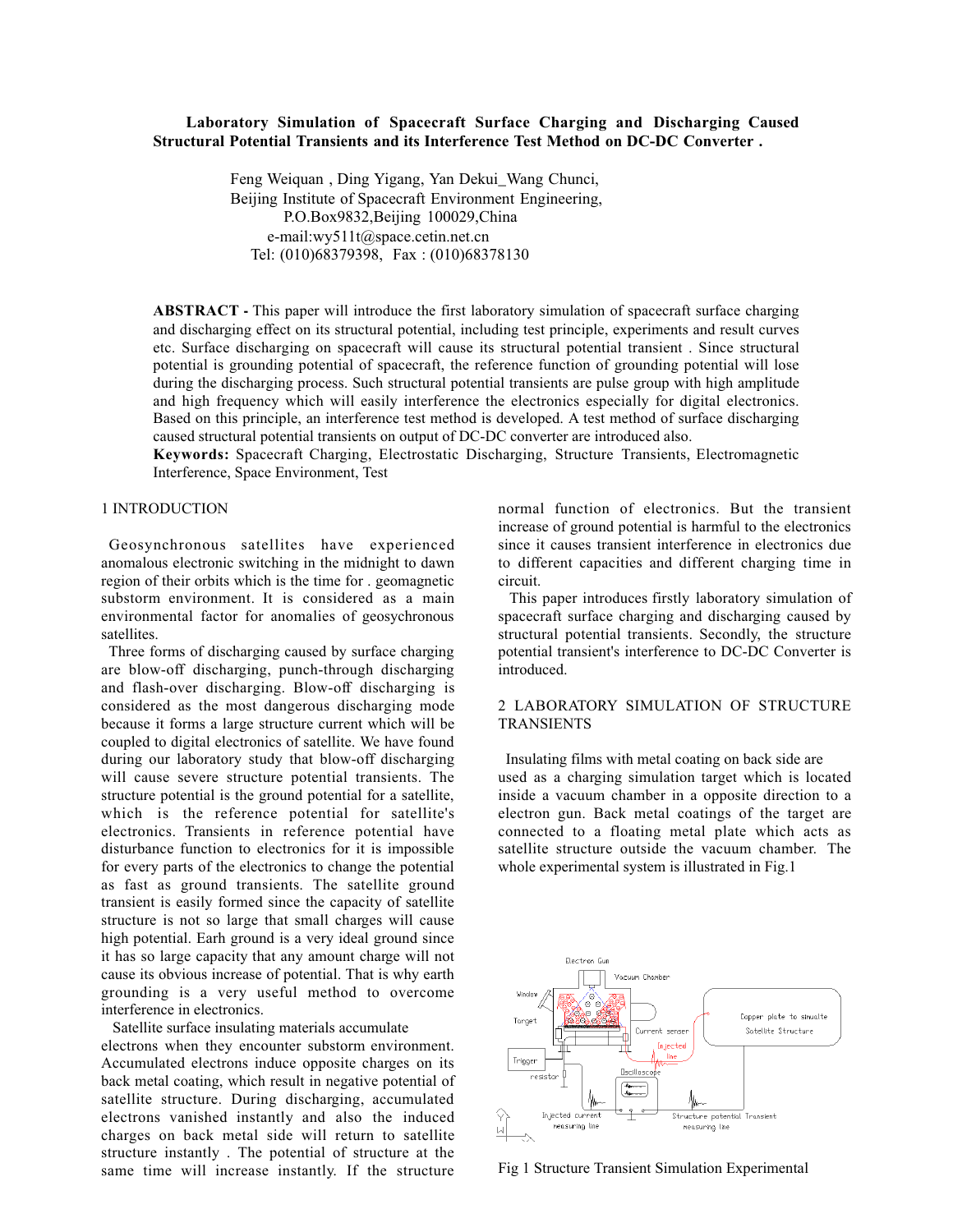This system consists of a substorm simulation facility, a copper plate simulating the structure of satellite, TDS350 two channel digital oscilloscope, discharging trigger, transient current induce ring etc..

 The substorm simulation facility has following specifications:

- 1) Electron energy: 25keV;
- 2) Electron flux: $0.1 \sim 100 \text{nA/cm}^2$ ;
- 3) Irradiation area:  $300$ mm;
- 4) Vacuum Chamber:\_500mm\_700mm;
- 5) Vacuum: beter than  $1 \text{ } 10^{-3}$ Pa.

Since natural triggering of discharging during electron irradiation has many random factors which are very difficult for application to evaluation test. A contacting trigger is used for automatic and manual triggering. Automatic triggering is once per second and the total time can be regulated from 5 to 180 seconds.

During discharging, a transient current is coming from simulation target inside the vacuum chamber to the large copper plate outside the vacuum chamber. This current is measured by mutual induction based on the principle of transformer. The transient current line acts as the first turn and the second turns are on magnet ring which is grounded through a 50\_.The sensitivity for this device is 6.12V/1A.

The experimental parameters are as follows:

- 1) Electron energy:500V,1000V,5000V,10kV, 20kV,25kV.
- 2) Electron flux:0.1 to 1  $nA/cm^2$ .
- 3) Vacuum: $10^{-3}$ Pa:
- 4) Measuring floating plate potential;
- 5) Measuring injecting transient current.

The experiments of the floating plate potential variance with electron energy and flux have been performed. As we know from these experiments, surface charging will cause the potential of structure to change from zero to a negative volt. The more the current of electrons irradiated, the more the negative potential of the structure is. The higher the energy of electrons, the more the negative potential of the structure.

 During discharging, accumulated electrons on the surface of target disappear instantly and induced charges on its back metal coating that injects into the copper plate. Potential of satellite structure will increase instantly. Injected current into the copper plate and potential of the copper plate are measured by TDS350 two channel digital oscilloscope as Fig.2.



Fig.2 Structure potential transient caused by injected discharging current.

CH1 is the injected transient current curve.

CH2 is the potential transient of copper plate. we could find following points from that curves:

- 1 ) Injected current transient curves are damped oscillating pulses. The current amplitude is 2.28A and the width of pulses are about 200ns.
- 2) The potential of the floating plate increases from -100V to 92V. The potential curves are damped oscillating pulses .The amplitude is about 23V~192V.
- 3) Injected transient current is a little time ahead of the potential transient. It shows that the potential transients are directly caused by injected current.

## 3.SIMULATION EXPERIMENT FOR SATELLITE STRUCTURE POTENTIAL TRANSIENT INTERFERNCE

 The experimental system for simulating structure potential transient interference in DC-DC converter is almost the same with the former system. DC-DC converter is FDI 2680 S12. The first power is storage battery which supply 37V direct voltage to DC-DC converter that is the second power. The 12V output has a resistor. By using a current mutual inductor, the voltage changes on the resistor are measured. Experimental system is shown as in fig.3.